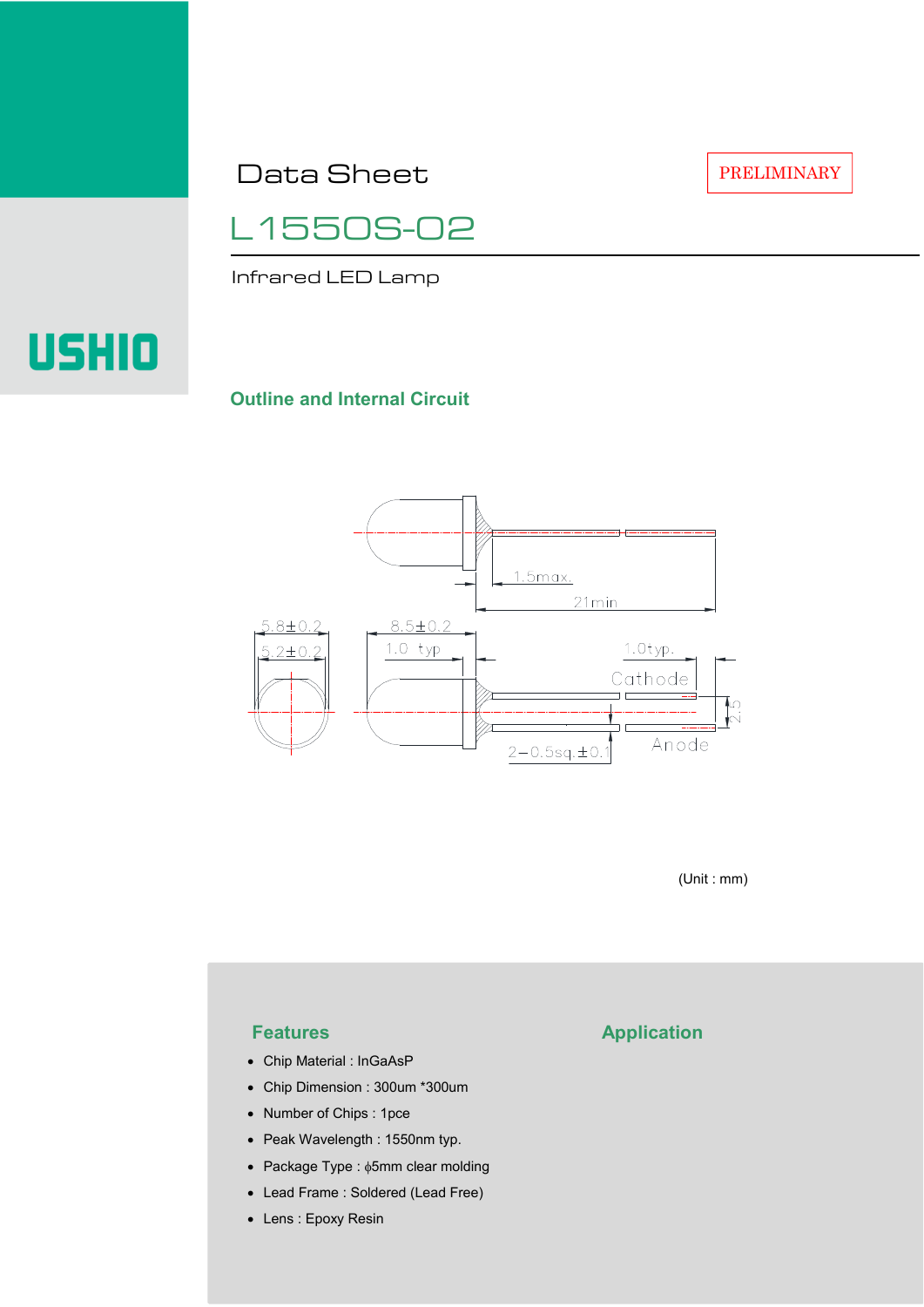

#### **Absolute Maximum Ratings (Tc=25°C)**

| <b>Item</b>                  | <b>Symbol</b> | <b>Ratings</b>  | <b>Unit</b> |
|------------------------------|---------------|-----------------|-------------|
| Power Dissipation            | <b>PD</b>     | 130             | mW          |
| <b>Forward Current</b>       | IF            | 100             | mA          |
| <b>Pulse Forward Current</b> | <b>IFP</b>    | 1000            | mA          |
| Reverse Voltage              | VR.           | $\overline{5}$  | $\vee$      |
| <b>Thermal Resistance</b>    | Rthja         | 250             | K/W         |
| Junction Temperature         | Tj            | 120             | $^{\circ}C$ |
| <b>Operating Temperature</b> | Topr          | $-40 \sim +100$ | $^{\circ}C$ |
| Storage Temperature          | Tstg          | $-40 - +100$    | $^{\circ}C$ |
| <b>Soldering Temperature</b> | <b>TSOL</b>   | 265             | $^{\circ}C$ |

‡Pulse Forward Current condition : Duty 1% and Pulse Width=10us.

‡Soldering condition : Soldering condition must be completed with 3 seconds at 265°C.

### **Optical and Electrical Characteristics (Tc=25°C)**

| <b>Parameter</b>            | <b>Symbol</b>    | <b>Min</b> | <b>Typ</b> | <b>Max</b> | <b>Unit</b> | <b>Test Condition</b> |
|-----------------------------|------------------|------------|------------|------------|-------------|-----------------------|
| Forward Voltage             | <b>VF</b>        |            | 0.9        | 1.3        | $\vee$      | IF=50mA               |
|                             | <b>VFP</b>       |            | 1.7        |            |             | $IFP=1A$              |
| <b>Total Radiated Power</b> | P <sub>O</sub>   |            | 3.8        |            | mW          | $IF=50mA$             |
|                             |                  |            | 21         |            |             | $IFP=1A$              |
| Radiant Intensity           | IE               |            | 100        |            | mW/sr       | $IF=50mA$             |
|                             |                  |            | 550        |            |             | $IFP=1A$              |
| Peak Wavelength             | $\lambda$ p      | 1500       |            | 1600       | nm          | $IF=50mA$             |
| <b>Half Width</b>           | $\Delta \lambda$ |            | 120        |            | nm          | $IF=50mA$             |
| Viewing Half Angle          | $\theta$ 1/2     |            | ±9         |            | deg.        | $IF=50mA$             |
| <b>Rise Time</b>            | tr               |            | 30         |            | ns          | $IF=50mA$             |
| Fall Time                   | tf               |            | 70         |            | ns          | $IF=50mA$             |

‡Radiated Power is measured by G8370-85.

‡Radiant Intensity is measured by Ando Optical Multi Meter AQ2140 & AQ2742.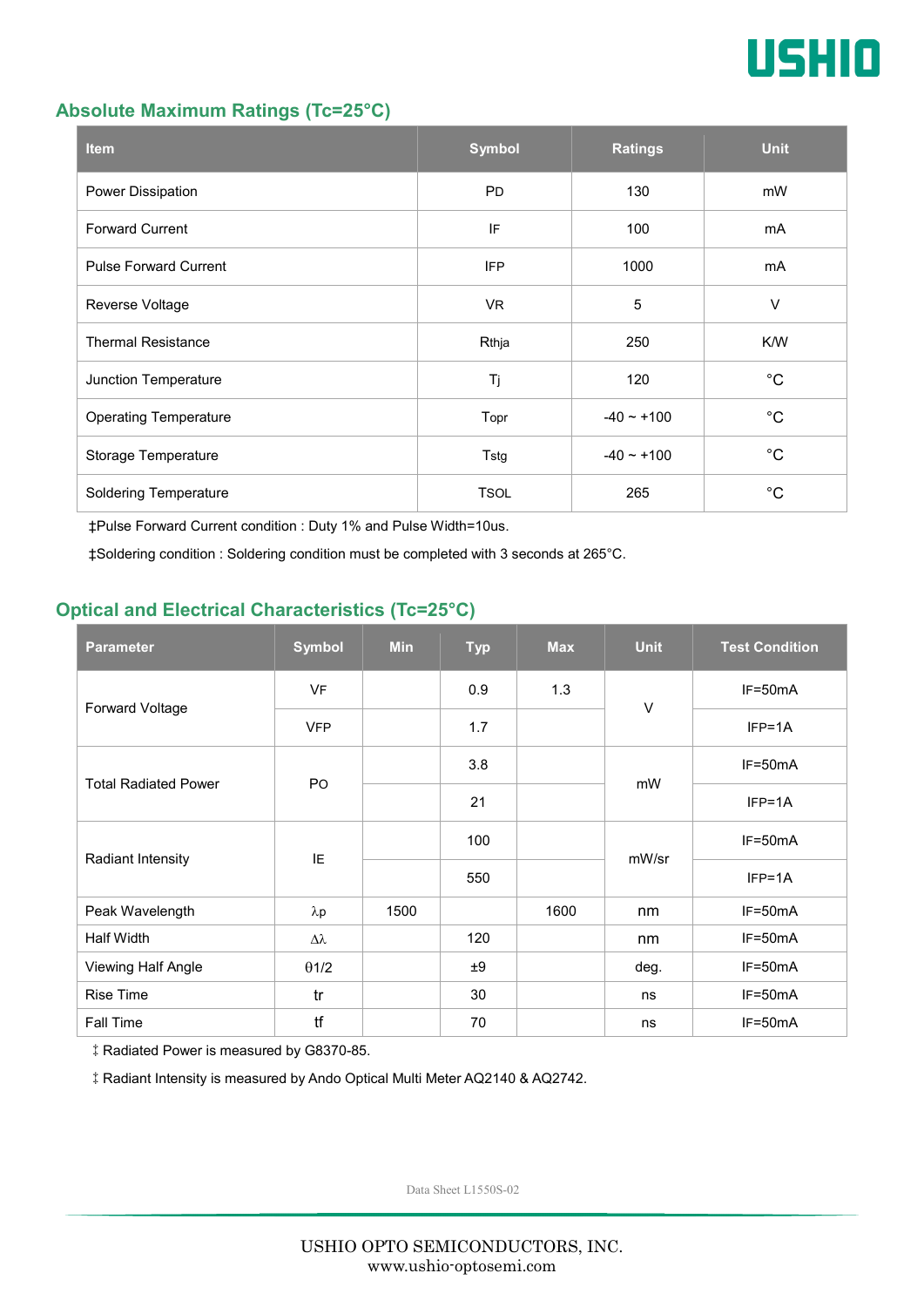

#### **Typical Characteristic Curves**

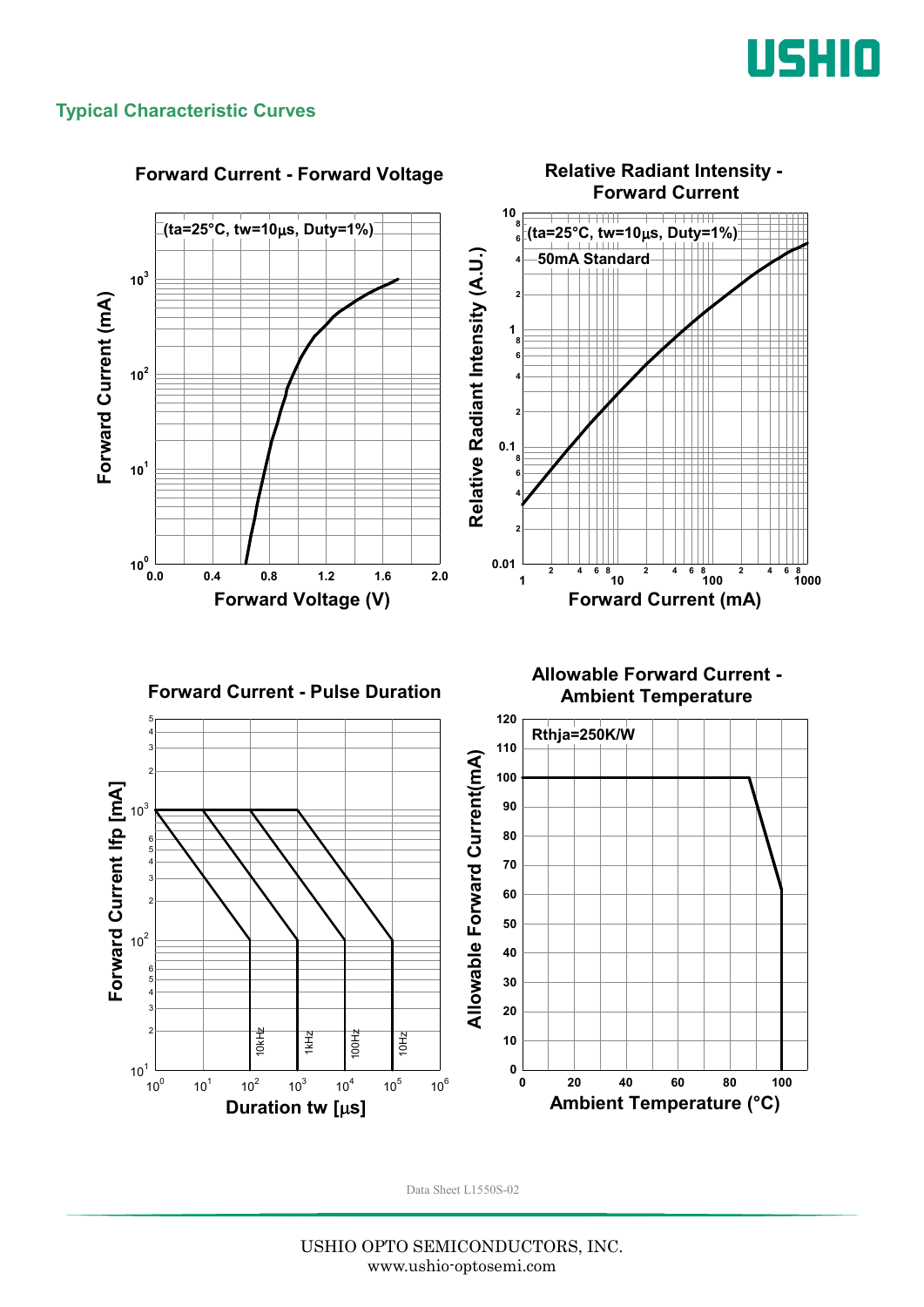



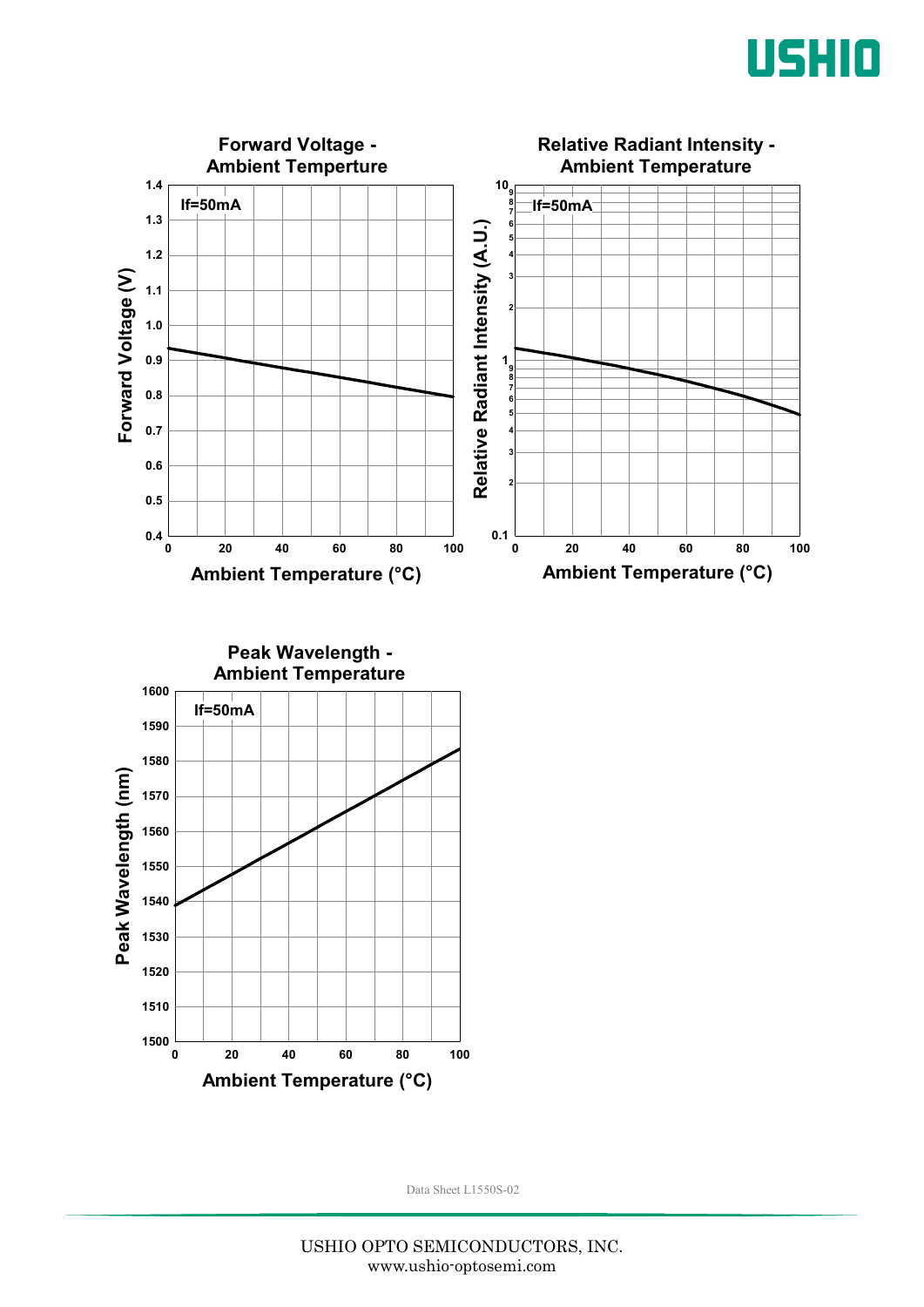